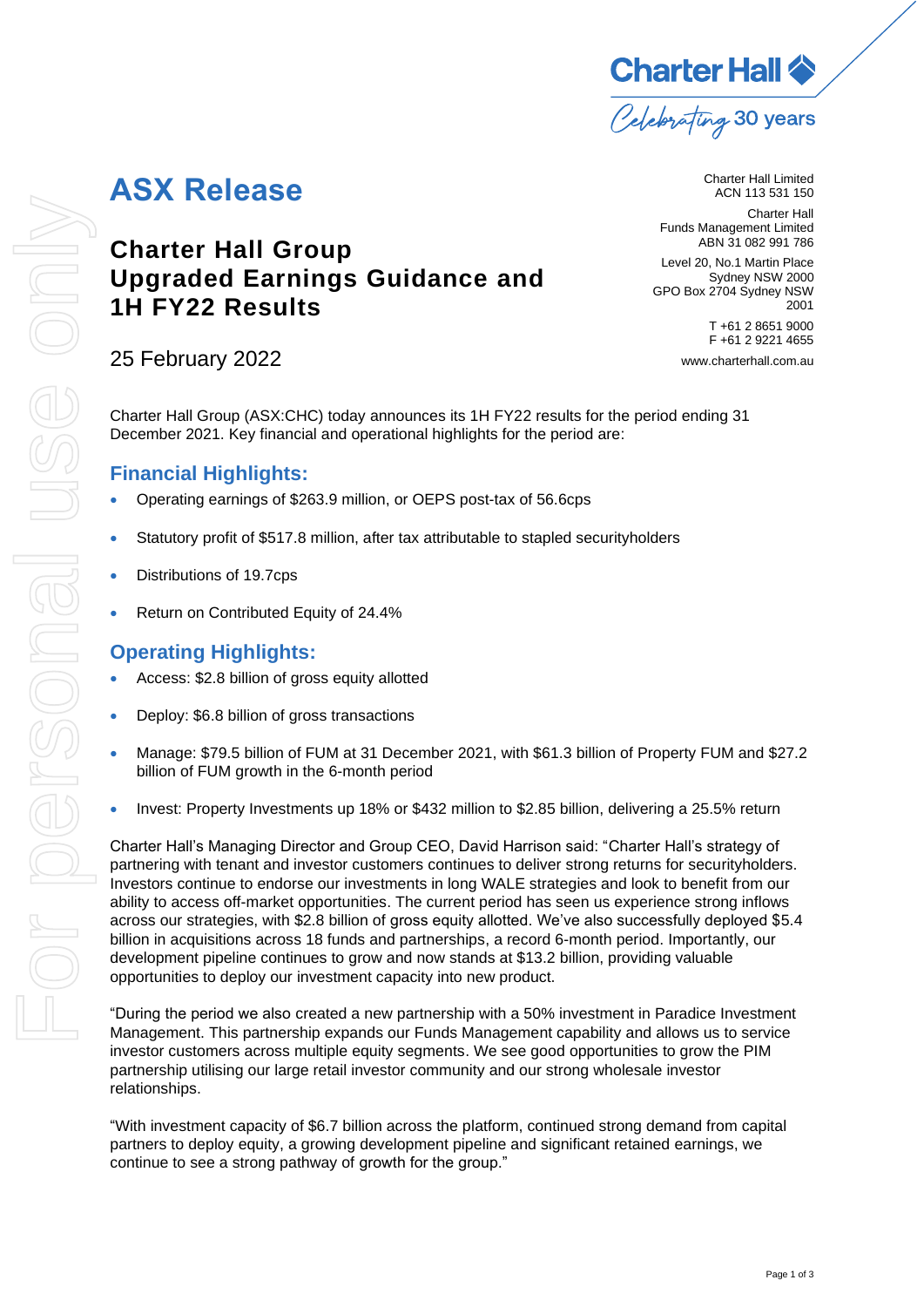#### **Property Investment**

During the period, the Property Investment portfolio increased by \$432 million, or 18% to \$2.85 billion and generated a 25.5% Total Property Investment Return<sup>1</sup>.

The earnings resilience and diversification of the Property Investment portfolio continues to remain a key strength. No single asset represents more than 5% of portfolio investments, Government covenants make up 20.1% of net income and the portfolio enjoys 3.3% fixed annual rent reviews while 24% of net-income comes from inflation-linked leases.

Portfolio occupancy remains strong at 97.4% and the Weighted Average Lease Expiry (WALE) is 8.6 years.

### **ESG Leadership**

Charter Hall continues to advance its sustainability initiatives across the platform. During the period, we completed \$1.3 billion of sustainable finance transactions linked to the environmental performance and Green Building ratings of our assets. We've made strong progress in our commitment to Net Zero by 2030<sup>2</sup>, advancing our solar energy rollout with 46 Megawatts of solar PV installed across the platform, a 5 megawatt increase since June 30, 2021.

The Group remains on track for 100% of operations to be supplied by renewable energy by 2025. 61% of our operations are now powered by grid supplied renewable electricity, up from 21% since June 30, 2021. Combined solar, grid supplied renewables and operational efficiencies have delivered a 47% reduction in emissions intensity since FY17.

Further, Charter Hall continues to recognise the important role we play in the communities in which we operate. During the period, we donated 55,900 COVID-19 vaccinations to underprivileged countries through UNICEF's "Give the world a shot" program, while partnering with Food Bank to feed 7,500 families impacted by COVID-19 with food for a week. Charter Hall is also pleased to announce our Reconciliation Action Plan has been approved and we are actively working on building our relationships and capacity with First Nations businesses.

#### **Funds Management**

The Group's managed funds grew by \$27.2 billion to \$79.5 billion, or 52% growth in the half, driven by Property FUM growth of \$9 billion or 17.2%. The Paradice Investment Management (PIM) partnership represents \$18.2 billion of new FUM in the period.

The Group's \$2.8 billion of gross equity inflows allotted continues the momentum of recent years, comprising inflows of \$650 million in Wholesale Pooled Funds, \$801 million in Wholesale Partnerships, \$632 million in Listed Funds and \$672 million in Direct managed funds.

#### **Development activity and pipeline**

Development activity continues to drive asset creation and attract capital. Development completions totalled \$1.2 billion during the last 12 months. Notwithstanding completions, the pipeline continues to be re-stocked and has grown 50% to \$13.2 billion in the last 6 months.

The Group continues to use its cross-sector tenant relationships and the scale of its portfolio to create development opportunities. This reach and development capability generates significant value through enhancing both income yield and total returns for our funds. Development activity is predominantly undertaken by funds/partnerships with the majority of committed projects being de-risked through preleases and fixed price building contracts. 88% of Industrial and Logistics and 78% of Office committed development projects were pre-leased as at 31 December 2021.

## **Capital Management**

Capital management remains a key focus. During the period, the Group completed \$9.4 billion of financings in managing the more than \$23 billion of debt across the fund portfolio. The Group